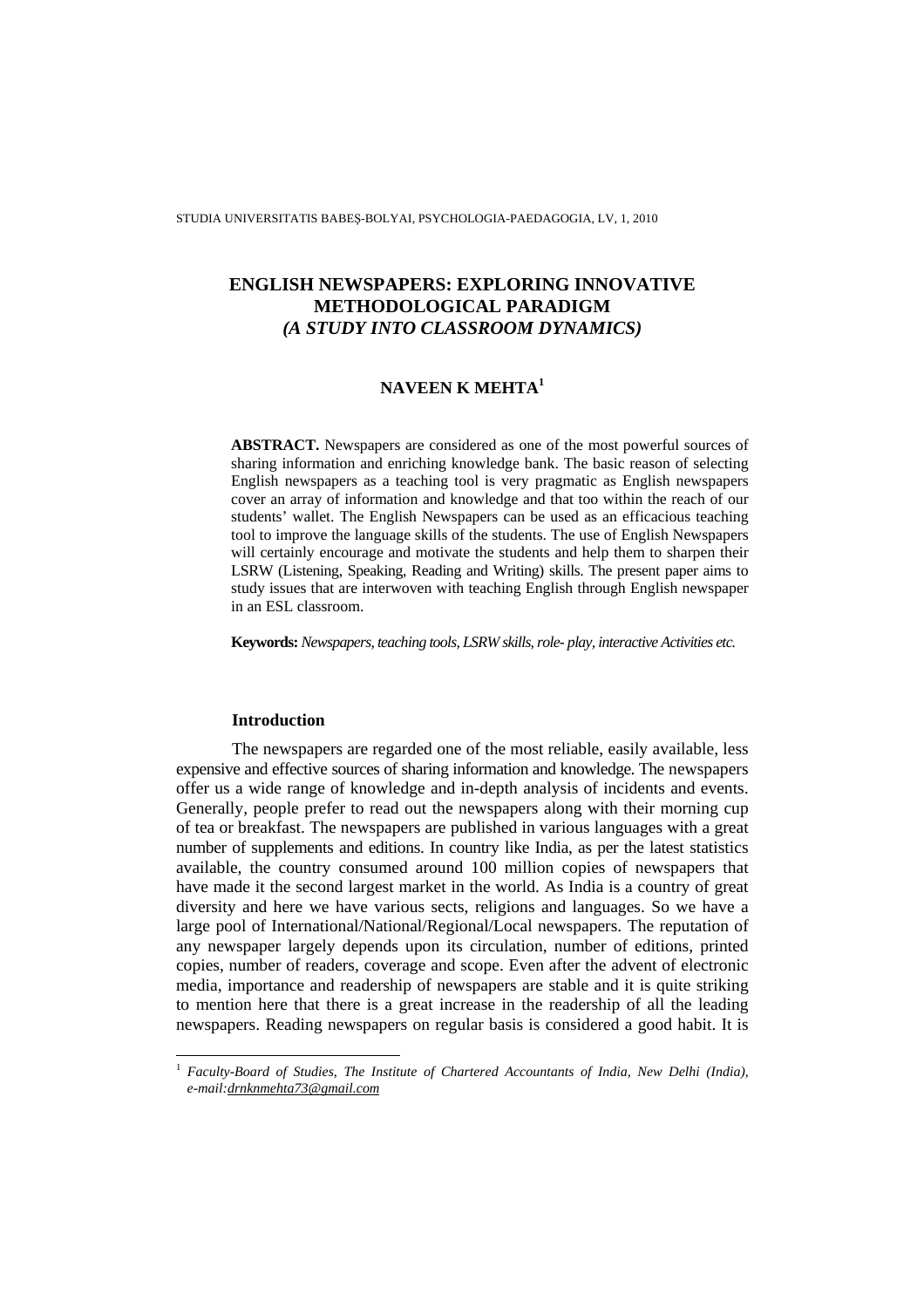observed that the students those who read newspapers regularly are more proficient and aware about the happenings that occur near or far away world. By reading newspapers, the students can gather information on varied subjects including socialpolitical-business issues, sports, entertainment, art, culture, music, education etc. Moreover, the practice of using English newspapers helps the students in the ESL classroom and in the mundane affairs of their life. They can also be encouraged to improve their vocabulary, grammar and thinking skills as regular reading of newspapers can provide them an opportunity to express and exchange their ideas on a wide variety of issues.

### **Historical Perspective**

In an ESL classroom, English newspapers can be used as a very effective teaching tool. Fenholt (1985) offers numerous activities that are based upon the use of newspapers as a learning resource to enhance reading and life skills of the students. Carolyn Hunter and Janice Mc Nearney (1988) have developed a series of 12 lessons that use the newspapers in an adult basic education curriculum. Each lesson focuses on a particular letter of the alphabet and provides a list of vocabulary items required for the lesson along with hints on how to impart them in the classroom and suggested activities. According to Chandler (1988) Newspaper like *'the Tulsa'* would also introduce a special programme for adult "Read Up" that combined use of daily newspapers with a telephone hotline to facilitate the students to improve reading skills. Monda, Vail and Koorland (1988) highlighted that the newspapers can be very potentials for the LD (Learning Disabled) institutions to build an individualized institutional programme. Howden (1990) stated that the "Palm Beach Post" in Florida offered a workplace literacy programme with six classes in three different programmes viz Adult Basic Education, English as a Second Language and High school Equivalency in preparation of a Diploma Programme. Learning Disabled (LD) students can also be benefited by using newspapers in the classroom. Many practitioners (Chavira, 1990; Hess, 1987; Salas-Isnardi, n.d.; Toben, 1987) have compiled detailed and level-appropriate lists of classroom activities for using the newspaper as text. Kenji Kitao (1995) suggested a number of activities pertaining to teaching of English Language. Paul Sanderson (2002) stated that a very important thing that enhances success in using newspapers in the classroom is the careful design of *tasks.* "Grade the task – not the material' is a well-known maxim in language teaching'. Asahi, (2003) and Asahi (2004) both give practice in finding information in vocabularyglossed leads and in short news articles. Lindsay Clandfield and Duncan Foord (2006) stated that newspapers are much more current than course-books, they make an excellent springboard for lessons, and they feature different types of language (narratives, stories, letters, advertising, reports, etc.). Vilma Tafani (2009) analyzes the importance of using mass media in the classroom and finds the ways on using printing and audio-visual media.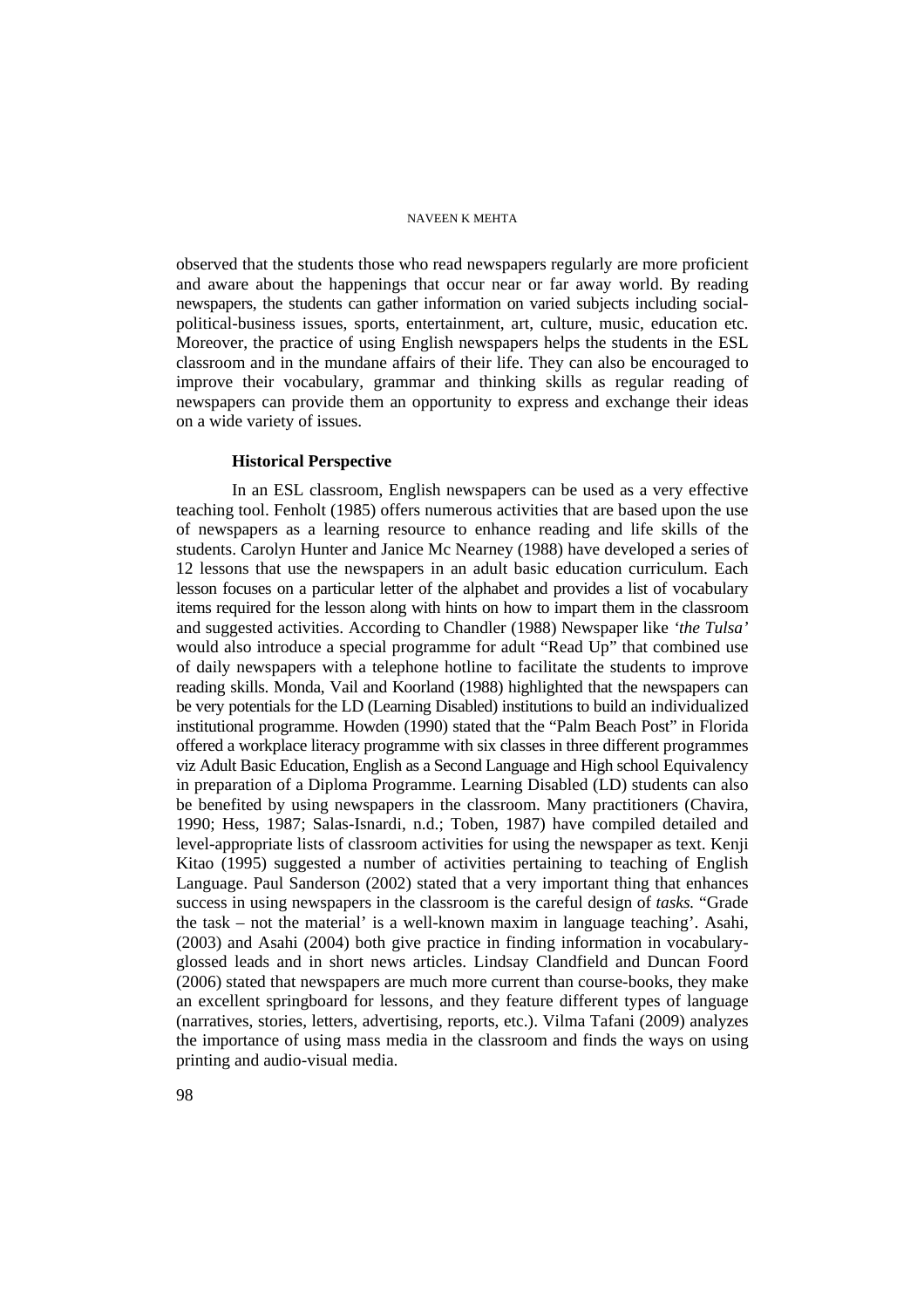### ENGLISH NEWSPAPERS: EXPLORING INNOVATIVE METHODOLOGICAL PARADIGM

### **Why to Use English Newspapers in an ESL Classroom?**

The use of Newspapers in the classroom on regular basis will inculcate habit of intensive and extensive reading. In India, Newspapers like *"The Hindu", "The Times of India"* etc are very popular among the learners of English Language as they have a special column/feature to sharpen the English Language Skills of the readers. English newspapers are also less expensive and full of varied information and details. Anybody can afford them easily. In urban area that too in metro and semi-metro cities, readers prefer to read English newspapers. The students those who are living in such places, fond of reading English newspapers in comparison to the students of country side. The circulation of English newspapers in country side is not regular due various reasons. It is also seen that newspapers arrive one or two day late after its publication. But still, for the sake of sharing the information and improving English Language, it can be used as a learning resource. Following are the main advantages of using English newspapers in an ESL classroom:

- **1.** Provide motivation for reading and discussion in English
- **2.** Develop affection and interest towards the use of English Language.
- **3.** Make the process of learning interesting and innovative.
- **4.** Flexible and adaptable to all curriculum areas and grade levels.
- **5.** Promote good reading habits that will help in a better understanding.
- **6.** Offer a wide variety of knowledge and information -- news, sports, weather, editorials, and comics.
- **7.** A very cost-effective way to impart learning.
- **8.** Contain practical vocabulary and the best models of clear, concise writing.
- **9.** Develop writing, speaking and listening skills of the students.
- **10.** Explore and unfold the world of knowledge and information.
- **11.** Lessons take time to prepare. Once a teacher finds an interesting material, he/she may use it over and over again.
- **12.** Helpful in learning grammatical usages, carefully crafted sentence structures and idioms and phrases besides new words.

The English Newspapers can be used for ESL learners of all levels. For beginning students, the large-print headlines, recognizable symbols and numbers, and many color and black-and-white photographs can communicate information that students understand. At an intermediate level, the newspaper offers exposure to print, to graphic devices, and to punctuation. Advanced students can read English newspapers much as a native speaker would, skimming some articles, reading others completely, and ignoring those parts of the newspaper of small interest to them. The English newspapers report the current international events, new important technological breakthroughs, the changing world and society. It's clear that the newspapers follow the time closely and the contents are new and attractive. In this way,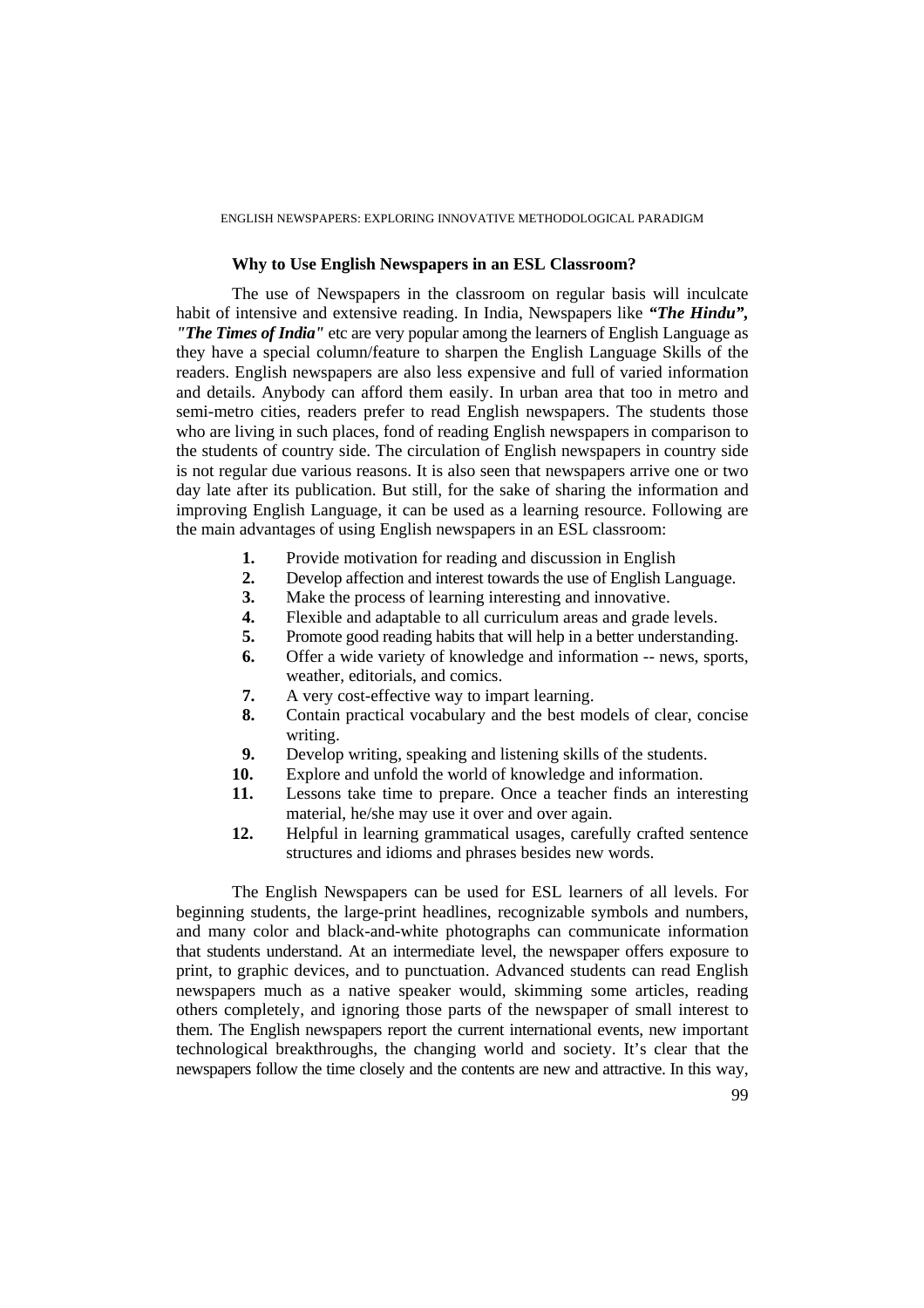they can always keep students motivated and up-to-date. The English newspapers present English learners a wide variety of writing written in authentic language. Different kinds of texts such as narratives, stories, letters, reports, and advertisements, etc, can serve as examples of writing and be made use of to hone students' writing ability. Further, the English newspapers provide various materials for students to broaden their knowledge. Through reading one can come across with foreign cultures, foreigners' value of life, ways of thinking, belief, behaviors and life trend better.

Language is a powerful means of communication. Through reading of English newspapers, students discover life as it happens. With the development of the language ability, students' consciousness of social accountability, cultural backdrop and critical thinking are also developed to a great extent.

# **How to Develop Habit of Reading English Newspapers amongst the Students**

A daily reading of an English newspaper would do a world of good to students and bring about a genuine affection for the language. The practice of using Newspapers does not only help the students in the ESL classroom. A teacher has to be very innovative in organizing various interactive exercises based upon English newspapers. In Indian context, it is very imperative for an English teacher to remove the students' fear of learning English language and to guide them to use the English newspapers judiciously. Following measures can be applied as to develop habit of reading English newspapers among the students:

**1**. Motivate the students to read at least one English newspaper on regular basis for a month or two.

**2**. Ask the students to select the most interesting part of the newspaper that appeals them. They can read it and report back to other classmates.

**3.** Encourage the students to read outside class as much as possible.

**4.** Help the students to become better learners. Reading is a great way of acquiring language. It will be very handy in developing their reading skills, writing skills, and vocabulary.

**5.** Talk about reading and comprehension of English texts with your learners as well, and share strategies that they can use when reading.

**6.** Encourage the students to keep and refer an authentic dictionary while reading the newspaper. At the initial stages, the students can be asked to understand the meanings of hard/new words with the help of context so that flow and interest during reading can be maintained.

**7.** Try to encourage the students to comprehend the story/feature/article as a whole. They should be made enable to have their focus on getting a complete picture rather than getting stuck with the parts that they do not understand at ease.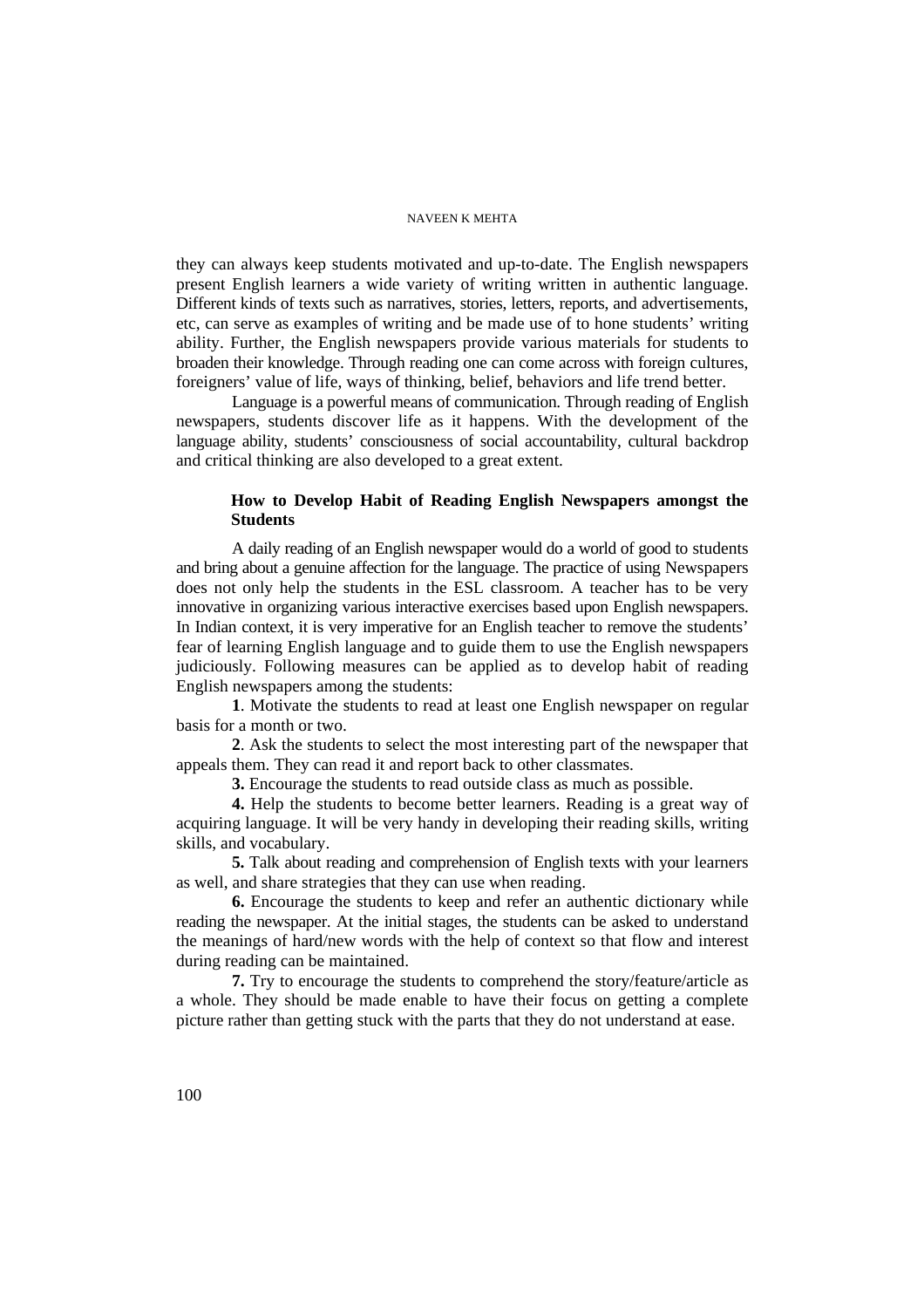**8.** Encourage the students to pen down the details/information that are relevant and useful for them as it will enable them to develop writing notes/précis/ essays/paragraphs/ summary etc.

### **What Do English Newspapers Contain for ESL Classroom Exercises?**

With the recent development of print and electronic media, the contents of newspapers have become rich and vivid and the newspaper language at the same time has become more trendy, vivacious and realistic. Some newspapers are easy to read, easy to use. The dedicated teachers can plan exercises to build up reading comprehension, critical thinking skills, writing skills, grammar skills, vocabulary, map/chart reading skills, geography skills and social study skills. As a matter of fact, the English Newspapers contain a wide range of information like feature stories, business news, sports news, special columns, reviews, notices, advertisements, editorials, entertainment schedules etc. A learner can easily pick up the reading material(s) of his/her interest. Following are the main ingredients of the English Newspapers:

### **1.** *News Stories:*

The front page is considered as the mirror of any newspaper. It contains all the breaking or important news in it. The headlines of the front page are prepared meticulously with an aim to draw the attention of the readers.

### **2.** *Feature Stories:*

Feature stories are very helpful in sharing information on the topics of reader's interest. These stories may be based upon a trend, event, situation etc.

# **3.** *Special Features:*

Special features are meant to have a healthy discussion on a specific issue or a special case/event/story.

### **4.** *Editorial and Letters to the Editor:*

Editorial columns reflect the views of the editor/ editorial team/guest writer. Editorial columns are considered very insightful and thought provoking ones. They help the readers to build up their thoughts and views and promote a high level of thinking skills. The Letters to the Editors represent the opinions of the readers. It is helpful in bringing out the views of the readers before other readers.

### **5.** *Advertisements/Classified:*

The advertisements/classified items are very helpful for the readers to know more about an existing or a newly launched product(s).

# **6.** *Miscellaneous Items:*

In a newspaper, the readers can easily find time table of Trains/Flights, schedule of events, television, theatre, movies etc. we can also get useful information on weather, fashion, share-market, trade and business etc.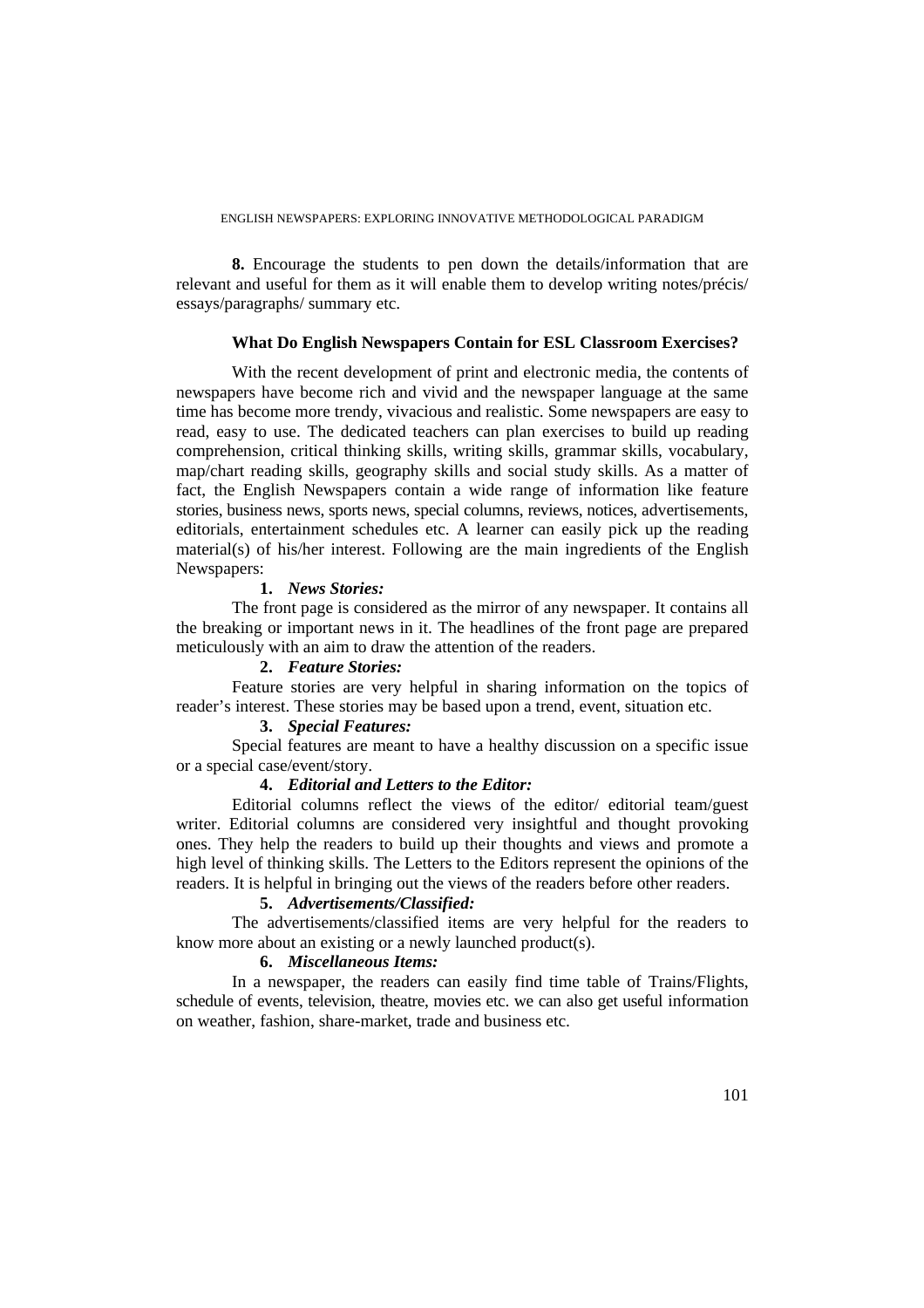### **ESL Class-Room Activities Through the Use of English Newspapers**

Newspapers are also a great source for ESL teachers. They can be used as teaching materials to develop students' language skills. They can be used effectively with a wide range of levels from Elementary to higher. The ESL teachers should be careful to organize a certain activity using them.

#### *At the Beginners Level*

 Ask the students to cut out pictures of things they like in the newspaper and then write sentences about the pictures.

 Encourage the students to read aloud a few news items from the page of their interest and ask them to write them down.

 $\mathbf{\hat{P}}$  Try to use pictures found in the newspaper and tell the students to write sentences about the pictures using prepositions to describe the spatial relationships.

# *At the Intermediate Level*

 Advise the students to circle words that they do not comprehend and ask them to figure out the meaning from the situation and explore the definition in the dictionary.

 $\mathbf{\hat{P}}$  Try to cut out headlines from various articles and match headlines with stories.

 Ask the students to analyze advertisements. Students may report their findings by writing a paragraph.

### *At the Advanced Level*

Form groups to write letters to the editor.

 Ask the students to follow a news item over a period of time and discuss the events that occur.

 Encourage the students to read an article that describes a problem and discuss the problem's cause and effects.

# **Miscellaneous Classroom Activities**

### *Exploring the Meaning:*

Remove the headlines from a number of news stories. Display the headlineless stories on a classroom bulletin board. Provide students with the headlines, and ask them to match each to one of the stories.

The students can be asked to locate following in an English newspaper:

 $\triangle$  A simple present tense verb representing a simple past action e.g. India wins the match.

 Omission of 'and, a 'be' verb or an article e.g. U.S- India sign a historic treaty.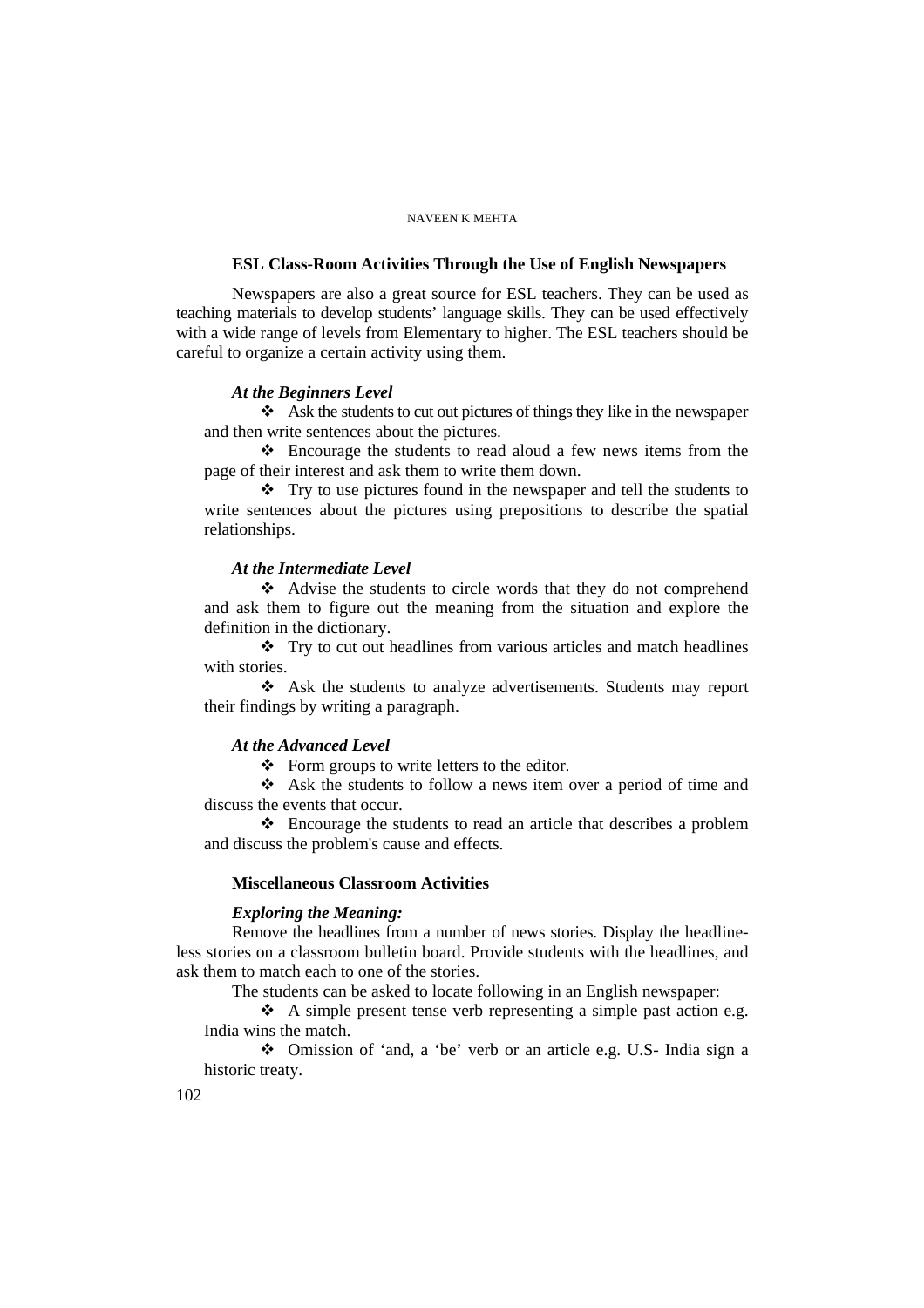### ENGLISH NEWSPAPERS: EXPLORING INNOVATIVE METHODOLOGICAL PARADIGM

 Omission of the verb in representing Present Continuous Tense e. g. India Retail Market blooming.

 'to' with verb representing future tense. e.g. The Mongolian Prime Minster to visit India.

 Abbreviations. e.g. SEBI cuts down the exchange rate. (Security Exchange Board of India)

 A participle form used for passive voice e.g. Man of the Match Trophy given to Dhoni.

### *Enrich Vocabulary:*

Assign each student a letter of the alphabet. Request students to look through the newspaper, find five unfamiliar words beginning with the assigned letter, and look up the definition of each. Ask students to look in the newspaper for any of the following:

- $\diamondsuit$  words with a particular suffix or prefix words containing a particular vowel so
- words containing a particular vowel sound or consonant blend
- $\mathbf{\hat{\cdot}}$  compound words
- words in the past, present, and future tenses
- possessives
- $\triangleleft$  plurals

# *Role Play Activity:*

Distribute the English Newspapers, one for each group of two or three students. Tell the students that they have a time limit with which to skim through the newspaper. When the scheduled time is over, ask two groups to get together and report to each other everything they remember that is in the news. They must do this in English and cannot refer to the newspapers.

### *Speaking Activities:*

Ask the students to cut out some photographs from the newspaper of recent news items which are familiar/relevant/of interest to them. Ask them to do the following:

- $\triangle$  Describe what is in the picture
- Speculate about what the news story could be .

# *Sharpening Writing Skills:*

Ask the students to read some of the letters and discuss in pairs which ones they find most interesting/controversial/easy to understand. Letters in the letter to the editor section can ignite discussion. Afterwards ask the students to write their own letter to the editor. They must write between 25 and 75 words.

### *Group Discussion:*

Identify an issue discussed in the newspaper. Ask the students research the issue by reading all relevant articles, editorials, letters and opinions. Encourage the students to write a paragraph on the topic, voicing an opinion that is supported by detailed facts.